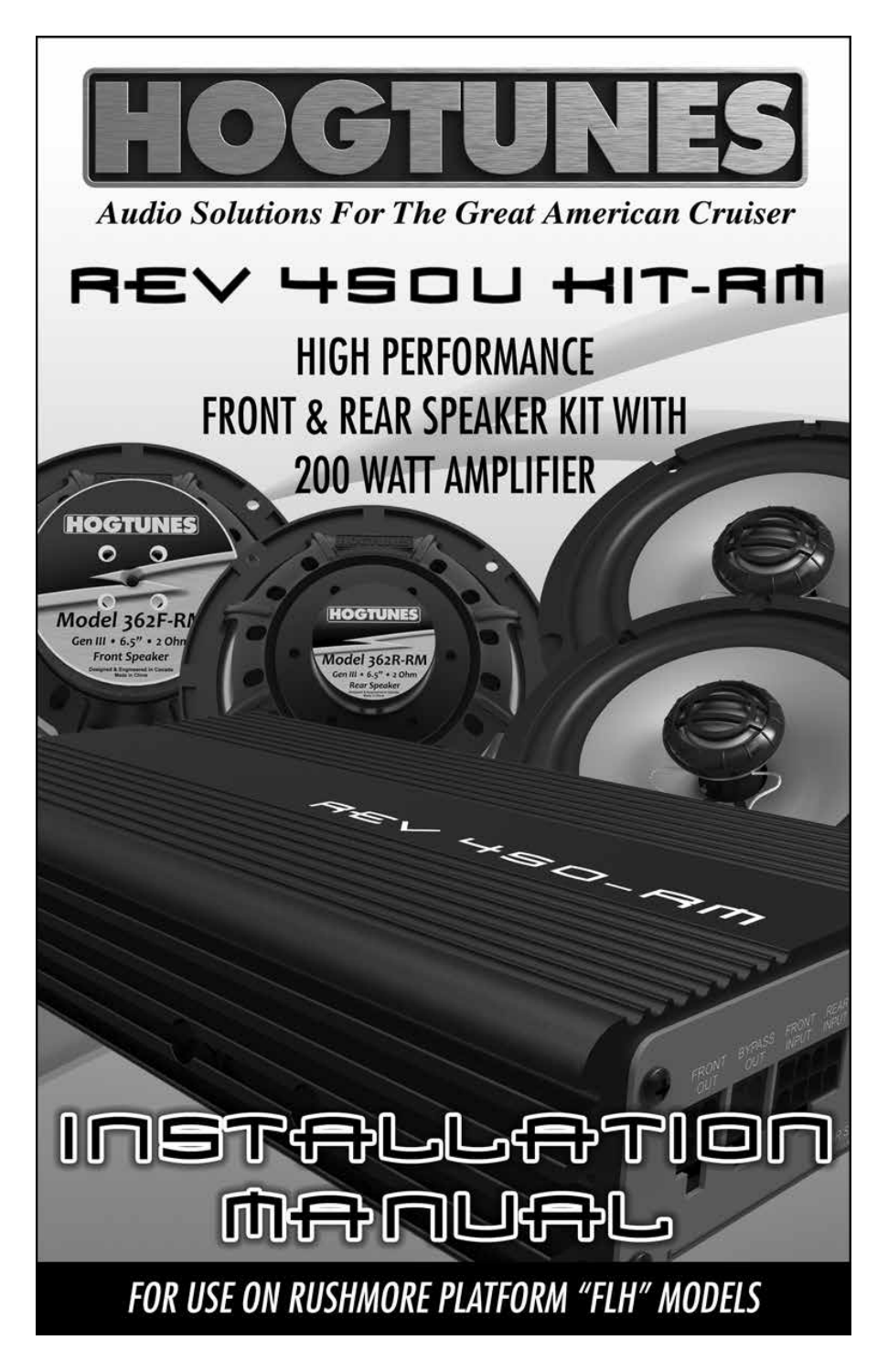Thank you for choosing the Hogtunes REV 450U KIT-RM speaker and amplifier kit for "Rushmore" platform Ultra Classics. Since positive word of mouth is the best way to grow our business, we want your new system to work as well as it was designed to. If you have any questions or concerns, we are here to help.

#### **The installation will be done in 3 major steps.**

**Step 1:** Changing out the Front speakers **Step 2:** Changing out the Rear speakers **Step 3:** Installation of the amplifier

Please identify the two pairs of speakers now. Model 362F-RM (with larger magnets) are for the front and 362R-RM (smaller magnets) are for the rear. The rear speakers will fit in the front location but the front speakers will NOT fit in the rear location. If you do not identify the speakers now, there is a serious chance wrenches and expletives will be flying soon!



*A video version of this manual is available at www.hogtunes.com If you still need assistance, please consider a professional installation by your motorcycle dealer.*

#### *Hogtunes Contact Information*

*Email: tech@hogtunes.com Tel: 705-719-6361*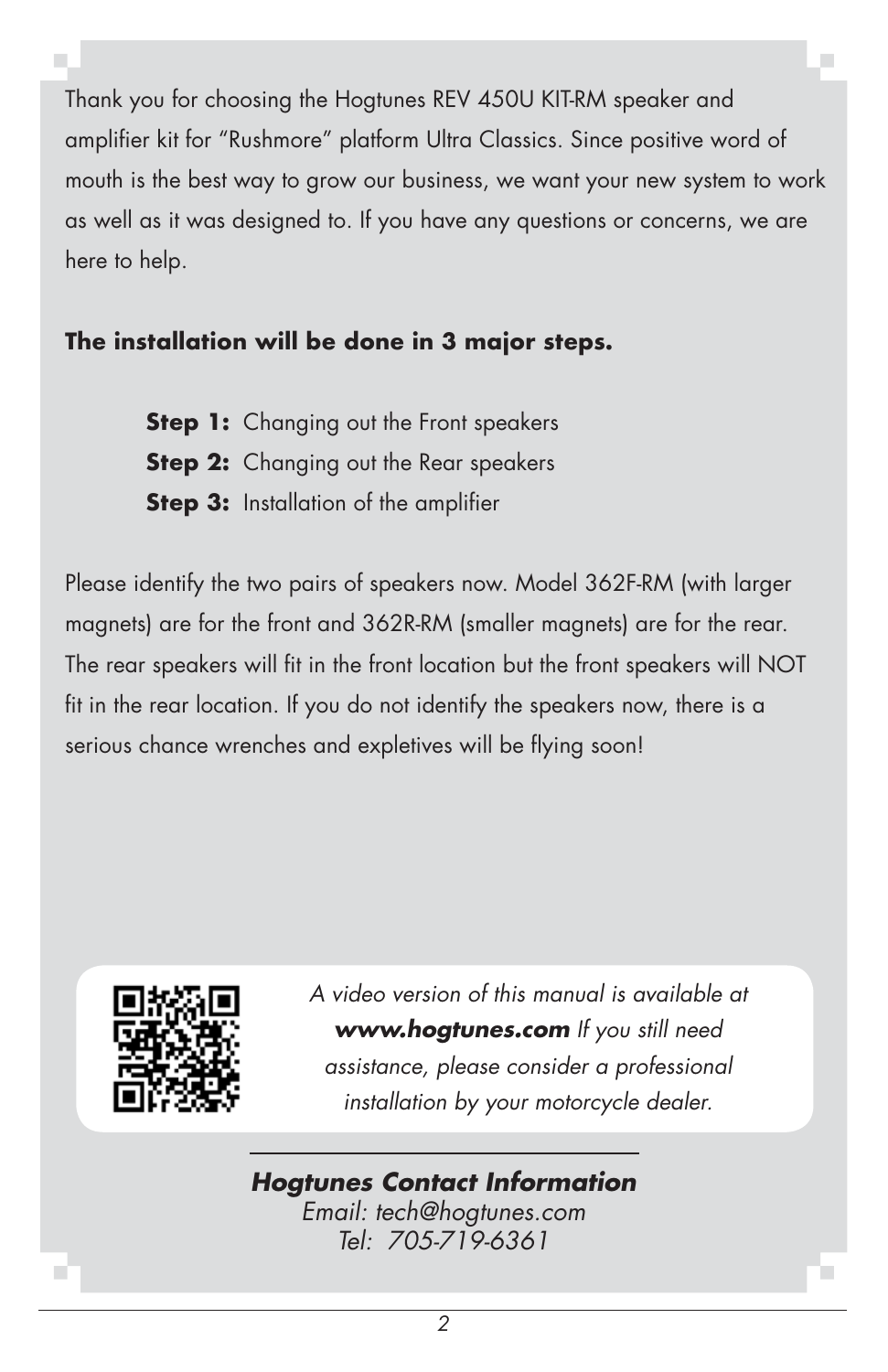## **362F-RM Front Speaker Installation Instructions**

- Step #1: Remove the seat and both wires (+ and -) from the battery. Remove the outer fairing/headlamp assembly and set aside. Refer to a service manual if you need help with this. NOTE: Placing a towel on the front fender can help prevent scratches or "dings" from dropped tools or fasteners, etc. Expletives will also be kept to a minimum!
- Step #2: **Speaker Cabinet Removal:** On the brake side speaker cabinet, carefully remove the cable going into the power port/cigarette lighter assembly. If your bike has the CB module (mounted "sideways" on the clutch side cabinet) undo the antenna cable and main harness. The CB Module will stay attached to the clutch side cabinet when removed. Undo the speaker wire plugs going into each cabinet (pink/pink with black stripe wires).

 *The speaker cabinets are vital to the fairing's structure. DO NOT operate the bike without the speaker cabinets installed!*

NOTE: We STRONGLY suggest completing the speaker swap on one side and then moving to other side! Figure 1.1 and 1.2 (below) have arrows that point to the factory fasteners that will be removed to allow the cabinets to come out of the bike. Although the Brake Side is shown below, fastener locations are common for both brake and clutch side cabinets.



*Figure 1.1 Side view of brake side cabinet*



*Figure 1.2 Back view of brake side cabinet*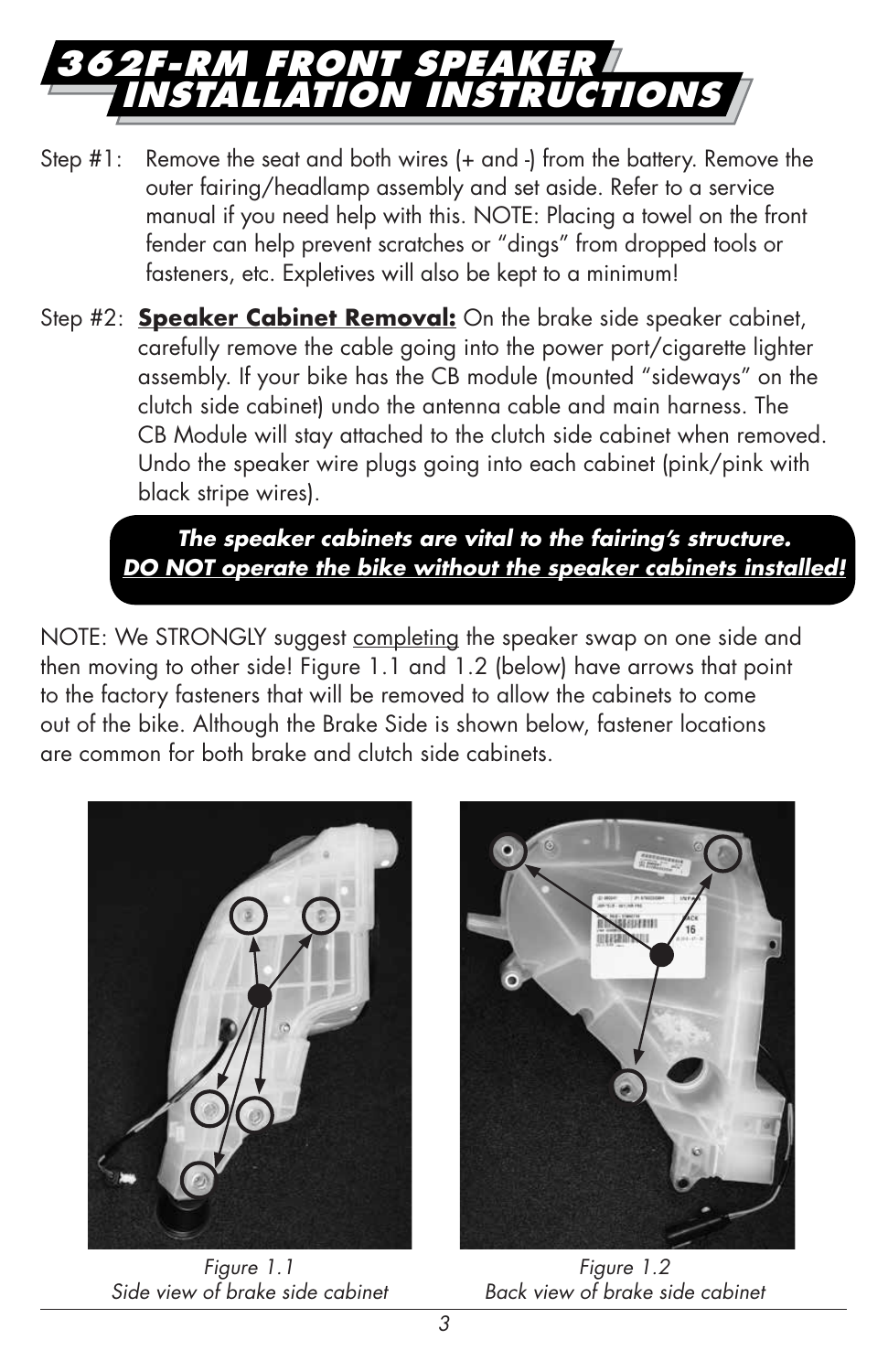Step #3: **Installing the new speaker:** With the cabinet removed from bike, undo the four screws that hold the factory speaker to the cabinet. Carefully take off each speaker wire by disconnecting one at a time. Take a Hogtunes speaker and re-attach the factory speaker wires noting they will only go on one way. Make sure to use the model 362F-RM speakers (with larger magnets) for the fronts! The #1 reason for tech related calls is loose wires at the speaker which is why we designed the self-locking clips on the speaker frame. Using the factory screws, attach the Hogtunes speaker to the cabinet noting that there is a locator "peg" on the cabinet and a hole in the speaker's frame which needs to line up so the speaker sits flush to the cabinet. Bass response will be greatly reduced if the speaker is not flush to the cabinet! The factory speaker grill can be left in or replaced with the supplied metal mesh grill using the three factory screws on the inside of the fairing. On the factory grill, you will see two round holes and one "keyhole" where the screws go through and into the fairing. The keyhole on our grill needs to go in the same spot for proper fitment of the new grill! With the new grills in place and the speaker properly attached to the speaker cabinet, the cabinet can be re-installed to the bike. It's always a good idea to put the factory fasteners back in to specified torque. NOTE: The cloth of the factory grill maintains the stock look but will cause a reduction in high frequency volume!

> Repeat Step #3 for the second cabinet. Make sure to plug the power cable back into the power port/cigarette lighter assembly on the brake side. If your bike has the CB module, make sure to re-install the antenna cable and main harness.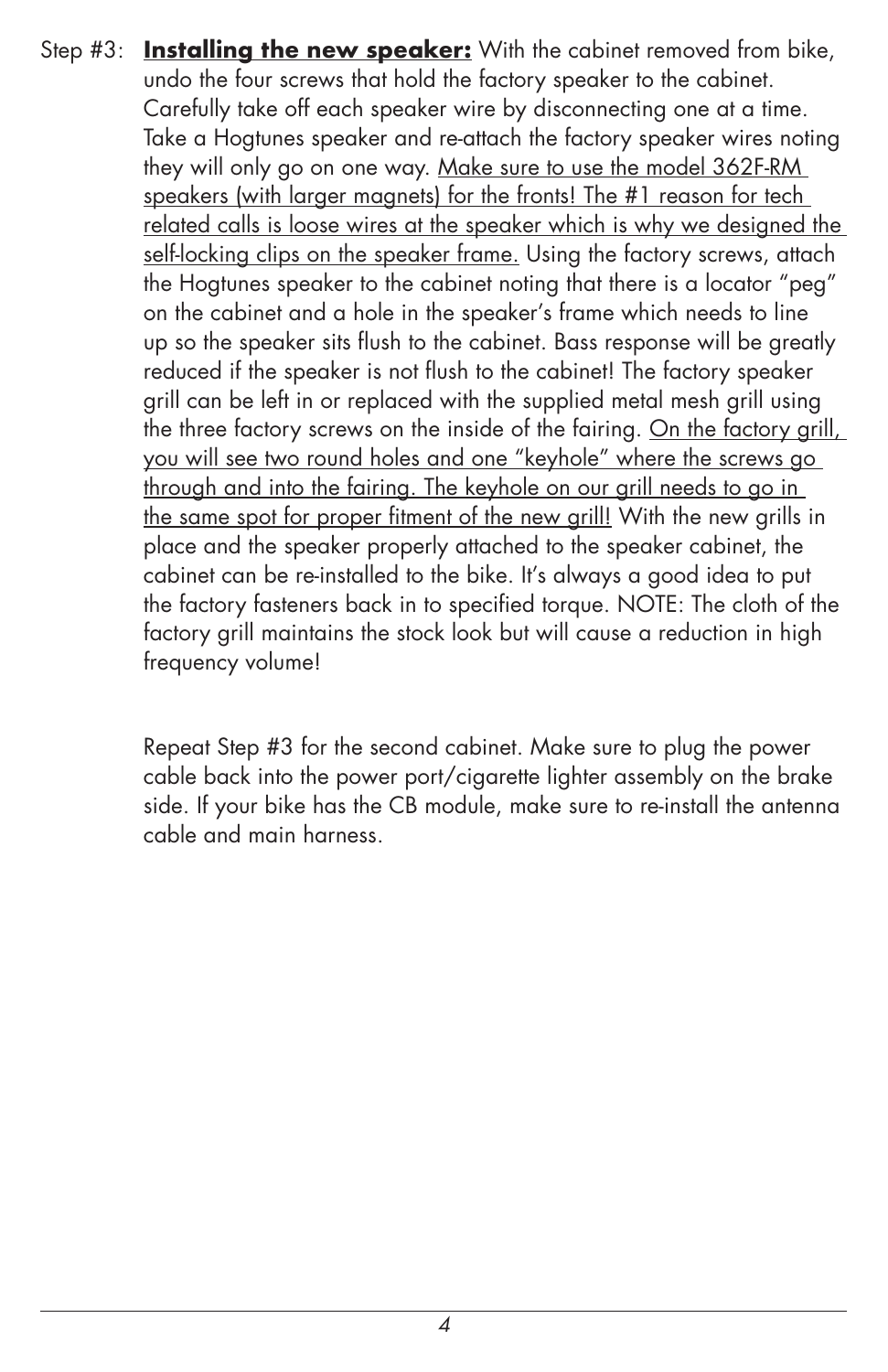## **362R-RM rear Speaker ION INSTRUCTIONS**

- Step #1: Remove the factory speaker grills by undoing the four screws on the front of the grills. Carefully lift up on each speaker and take the two wires off by pulling one at a time from the stock speaker. Remove the speakers.
- Step #2: Hogtunes 362R-RM rear speakers are a direct replacement for the OE speakers. The female OE "in-line" connectors mate with the male connectors on each speaker and only go on one way. The #1 reason for tech support calls is due to loose connections at the speaker. Please make sure you have a very good connection to avoid this. You can install the metal mesh rear grills that came with the kit or re-install the factory grills by re-installing the four screws per grill. NOTE: The inside of the factory grill will touch the tweeter and cause a very slight bulge, and like the factory front grill, will maintain the stock look but cause a reduction in high frequency volume. The factory rubber "nutserts" on the rear pod side can be finicky. It's a good idea to get all four grill screws "started" and then get each one snug. Gradually tighten each one down making sure all four screws holding the grill down are secure!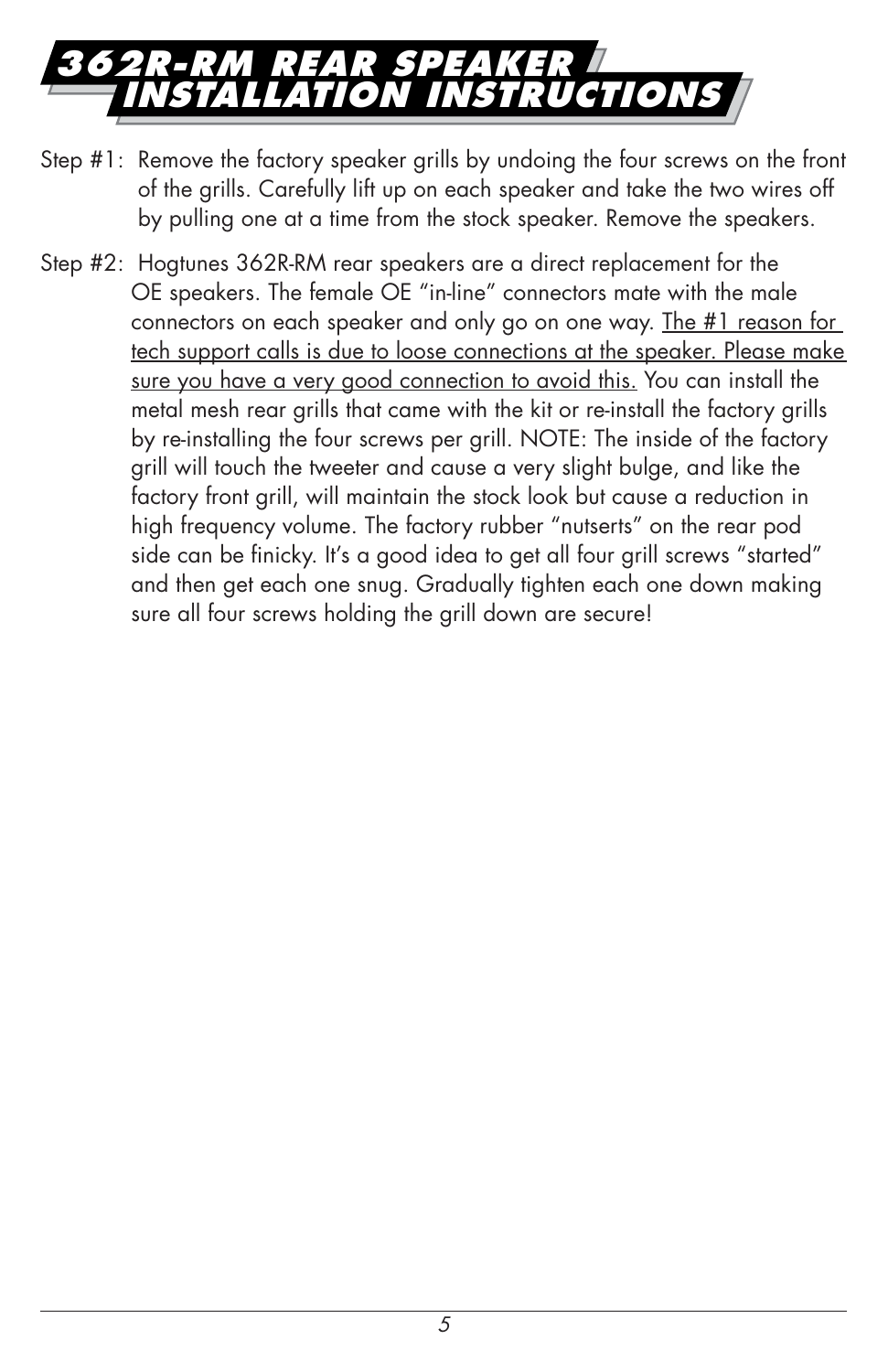

- Step #1: Over top of the radio, pull up to release each wire harness from the black plate via the factory "Christmas Tree" fasteners. If your bike has factory GPS, the small square antenna will need to be relocated just behind the voltmeter as shown in Fig 1.1 below. Remove the four factory T-20 "Torx" screws that go through the top of the black plate and into the top of the radio.
- Step #2:



*Figure 1.1 - The white circle shows the new location for GPS Antenna if your bike came factory equipped with this feature.*

- Step #3: Remove the four factory T-20 "Torx" screws that go through the top of the black plate and into the top of the radio. Set these screws aside for now.
- Step #4: Sit the main amplifier plate over top of the radio noting the 4 holes in the plate will line up with the 4 holes left by the factory screws just removed. The factory screws will now go through the main mounting plate, through the black plate over top of the radio, into the top of the radio. Locate the main power harness that came in the box and plug it into the matching "pig tail" coming out of the amp.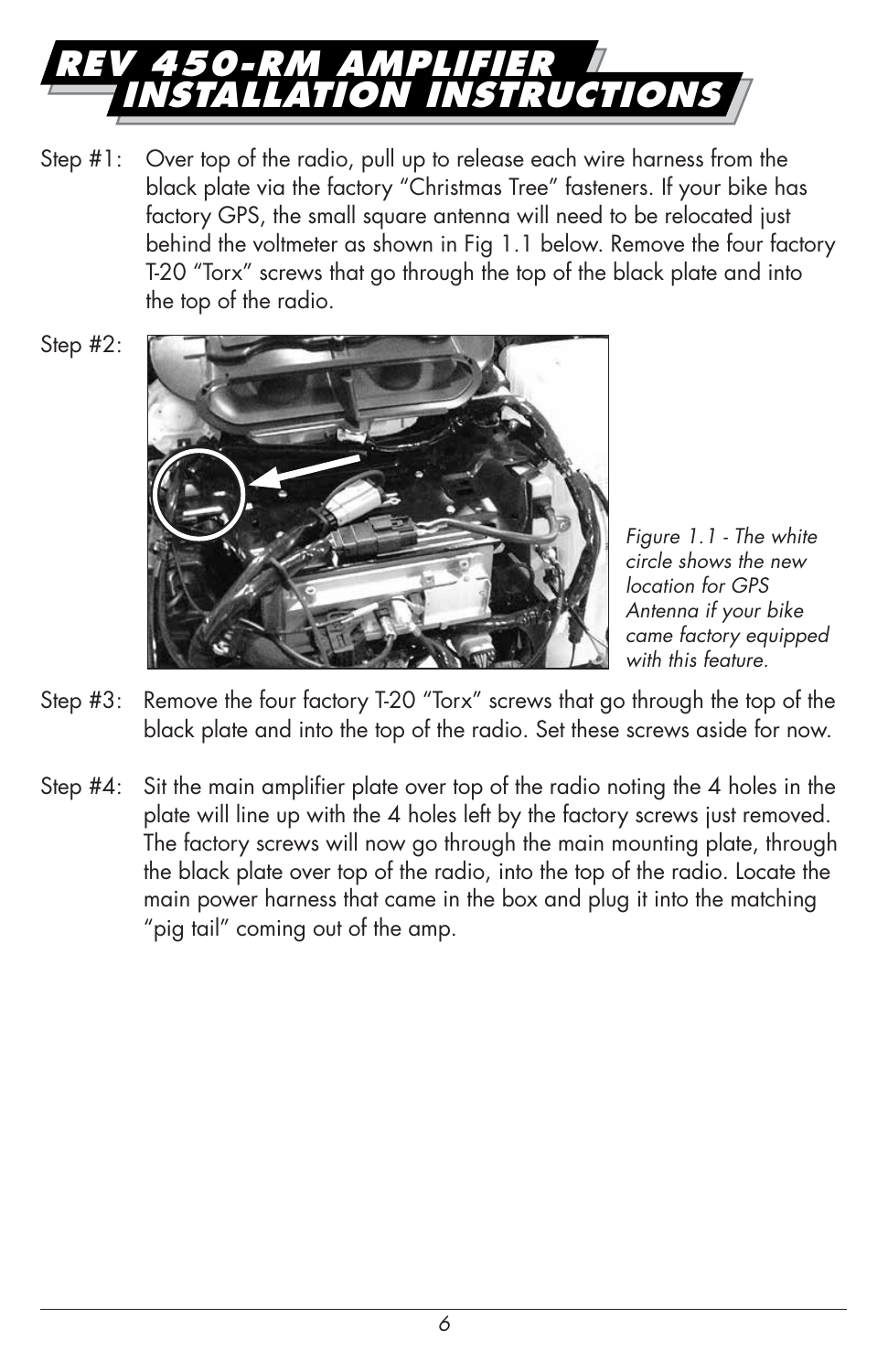Step #5: On the side of the amp, you will see a "Fader/No fader" Switch. For Ultra Classics where we want the radios built in fader control to adjust the volume between the front and rear speakers, the switch must be set to the "FADER" position. Also on the side of the amp, you will see a "Rear Speaker Selector" Switch. For this application, make sure this switch is set to the "A" Position.



- Step #6: Locate the harness with blue/black and brown/black wires, and insert the 4 pin plug into the "front out" socket on the side of the amp. Locate the harness with the green/black and yellow/black wires and install the rectangular 8 pin socket into "audio in" on the side of the amp. Join the plug marked "rear in" on the rear speaker harness to the plug marked "rear in" on the input harness noting they will only go in one way. Make sure to have the "Fader/No Fader" switch set to "Fader" and the "Rear Speaker Selector" switch set to "A". Sit the amp on top of the mounting plate so when standing in front of the bike you can read the REV 450- RM on top of the amp. Like the mounting plate, the amplifier has "hook and loop" material pre applied. When correctly installed, the power harness coming out of the amp will be on your left (brake) side.
- Step #7: If not done already, separate the molex plugs that go directly into each speaker cabinet. The plug with the blue/black wires will install into the factory plug that goes directly into the brake side speaker cabinet. The plug with green/black wires will install into the factory connector that originally plugged directly into the brake side speaker cabinet (has pink/pink black wires).
- Step #8: The plug with the brown/black wires will install into the factory plug that goes directly into the clutch side speaker cabinet. The plug with yellow/ black wires will install into the factory connector that originally plugged directly into the clutch side speaker cabinet (has pink/pink black wires).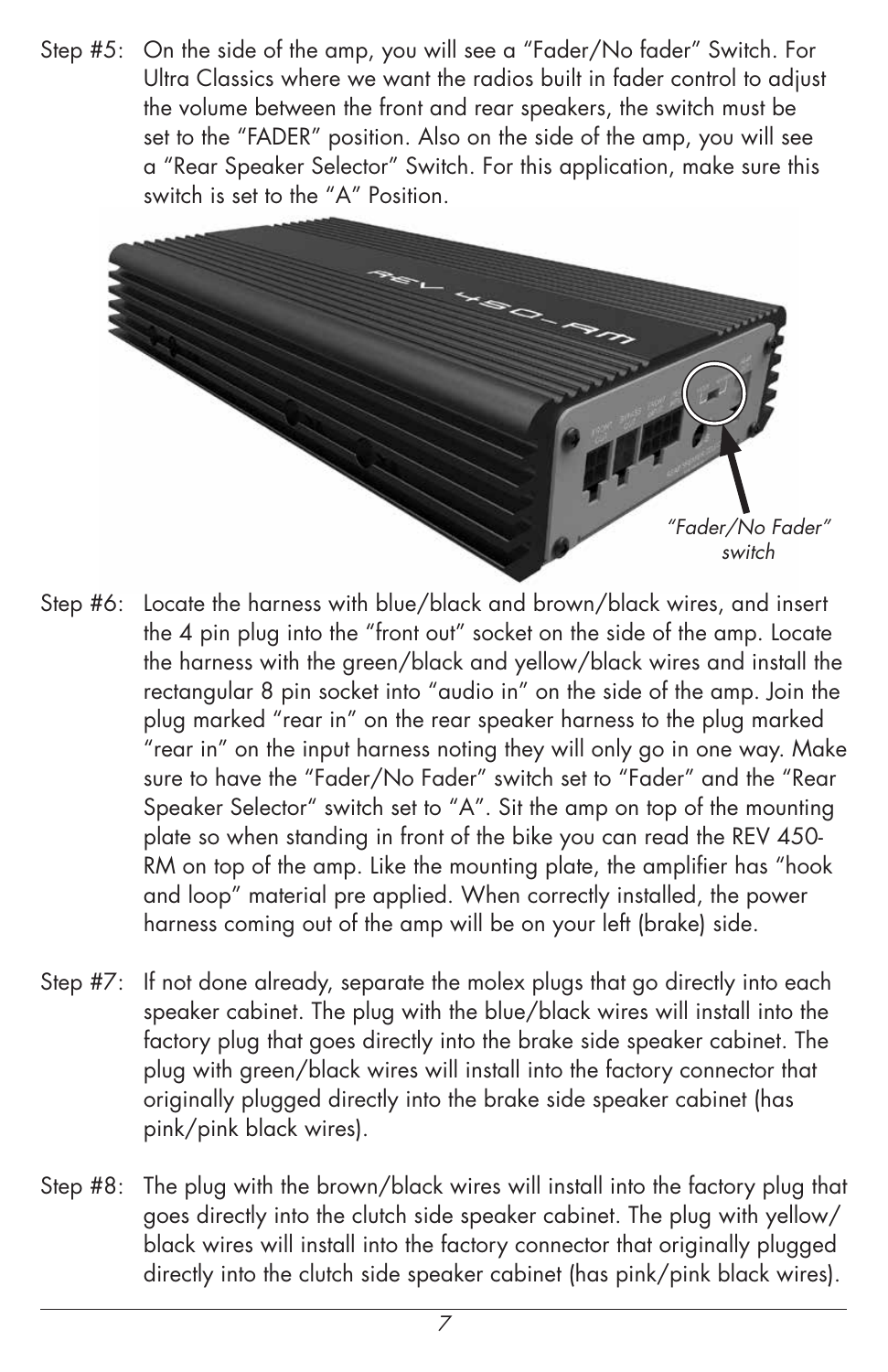## **routing the power and rear speaker harness**

Step #1: The power/ground harness and rear harness will pass together under the inner fairing where the main wire harness passes through on the brake side of the bike. Loosen the tank's "chrome console" and run wires up and over the gas tank, but under the tank's chrome console. There is a provision on the front of the tank console for wires to pass. NOTE: Although not necessary, the power and rear harnesses can go under the gas tank if you choose to remove and re-install the tank.



*Stock Harness and Amplifier's Harnesses Passing From Fairing To Just In Front Of Tank (Arrow A) . Cable Tying the Harnesses To The Main Bike Harness Just In Front Of The Tank (Arrow B) Allows The Amp Harnesses To Go Up Towards The Tanks Chrome Console Easier And Makes For a Cleaner Install.*

- When correctly installed, the power and ground wires are the right length to connect to the battery. The supplied rear harness for Ultras is the right length so that its two ends can sit on the middle of the back fender just behind the threaded insert for the bolt that holds the back of your seat in place.
- Step #2: Just behind the threaded insert that holds the seat bolt on the back fender, you will see a large factory wire plug. One side of the plug has wires that go to each rear speaker pod. Separate this large factory plug. One plug from the Hogtunes rear harness will plug into each side of the factory plug just separated. They will only go together one way.

 At this point, all audio connections for this system are made. You will have a left over plug on the amp which is what we call the bypass out. The bypass out is how we get music from the amp in this kit to a second amplifier if you choose to expand your system. Hogtunes has a mounting plate called FLH Side Plate-RM which allows you to easily install a Hogtunes REV 225-RM amplifier between the radio and clutch side speaker. The second amplifier can power speakers in your lower fairing glove boxes, or speakers in Hogtunes saddlebag speaker lids.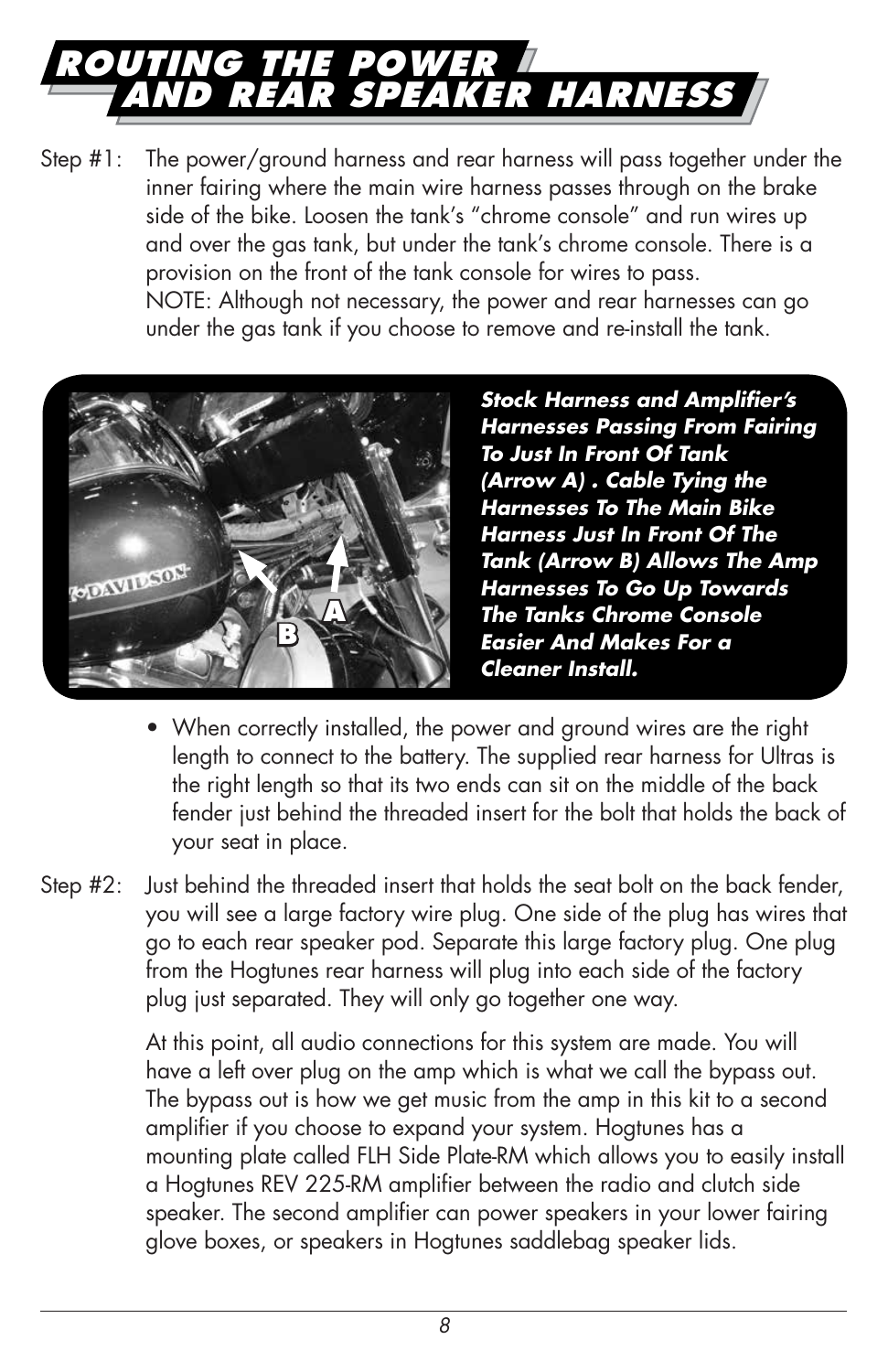- Step #3: Attach the amp's red wire to the positive (+) battery terminal and the amp's black wire to the negative (-) battery terminal. The factory battery wires are also re-installed at this point. When attaching the power and ground wires, it is always a good practice to do the negative first. When the positive connector touches the battery, some sparking is normal. This is a function of the capacitors in the amplifier charging up.
- Step #4: Turn the stereo on and, at low volume, test to make sure all four speakers are working. Make sure the radio's fader control is adjusting the volume between front and rear speakers. If not, double check the "Fader/No Fader" switch.
- Step #5: Re-install the seat making sure the amplifier's "+" and "-" connectors are positioned in such a way so they will not bend or break when the rider's weight is on the seat.

This is the best time to take a few minutes to "clean up" the wiring and secure using supplied zip-ties.

*Before re-installing outer fairing, turn front wheel to each extreme side making sure any wiring is not impeding the steering of the motorcycle. Failure to do so can result in serious injury or death!*

**Re-install the fairing and your system is now ready to enjoy!**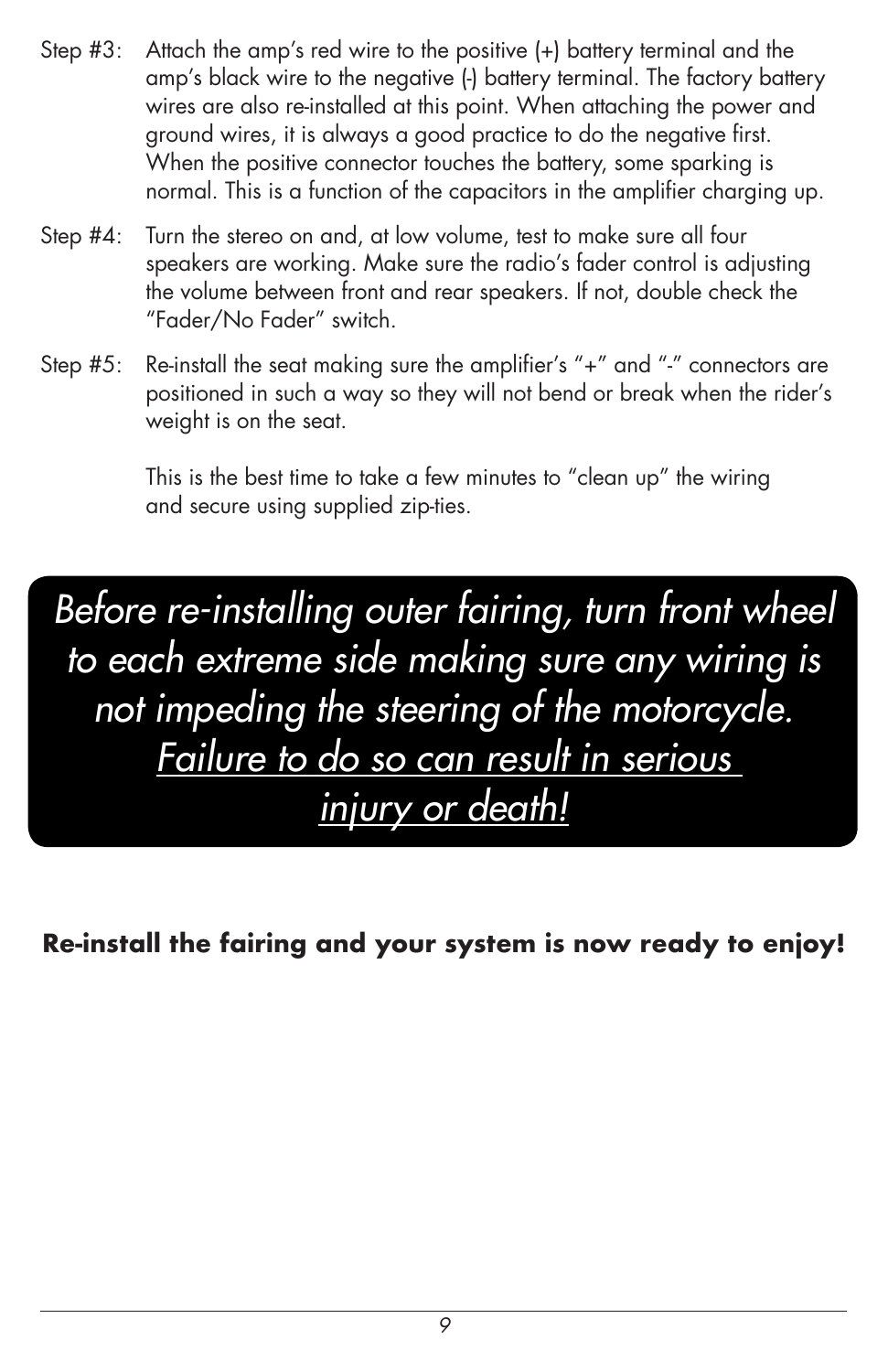## *Adjusting Your System-Please Read!*

*In order to make your new system perform as good as it was designed, please take a minute to understand and follow these tips:*

- *1) Set your "Automatic Volume Control" (AVC) to 3 bars. After extensive on-road testing, we found that this AVC position works and sounds best. Your new amplifier has been specifically set-up for this radio setting.*
- *2) Your Hogtunes system is designed specifically for a motorcycle at speed. Exhaust noise and wind noise have been taken into careful consideration in how your system performs. How your new system sounds in a driveway or garage is radically different from how it will sound at highway speeds. Although your system was set-up with a factory radio, with its bass and treble controls in the middle position, if you feel the need to make adjustments please do so (carefully) at your normal cruising speed.*



#### **Hogtunes REV 450U KIT-RM**

Amp's RMS Power at 2 Ohms: 50 Watts x 4 Channels Speakers: 125 Watts RMS 200 Peak Frequency Response: 40hz - 25khz Fuse at Amp: 30 amp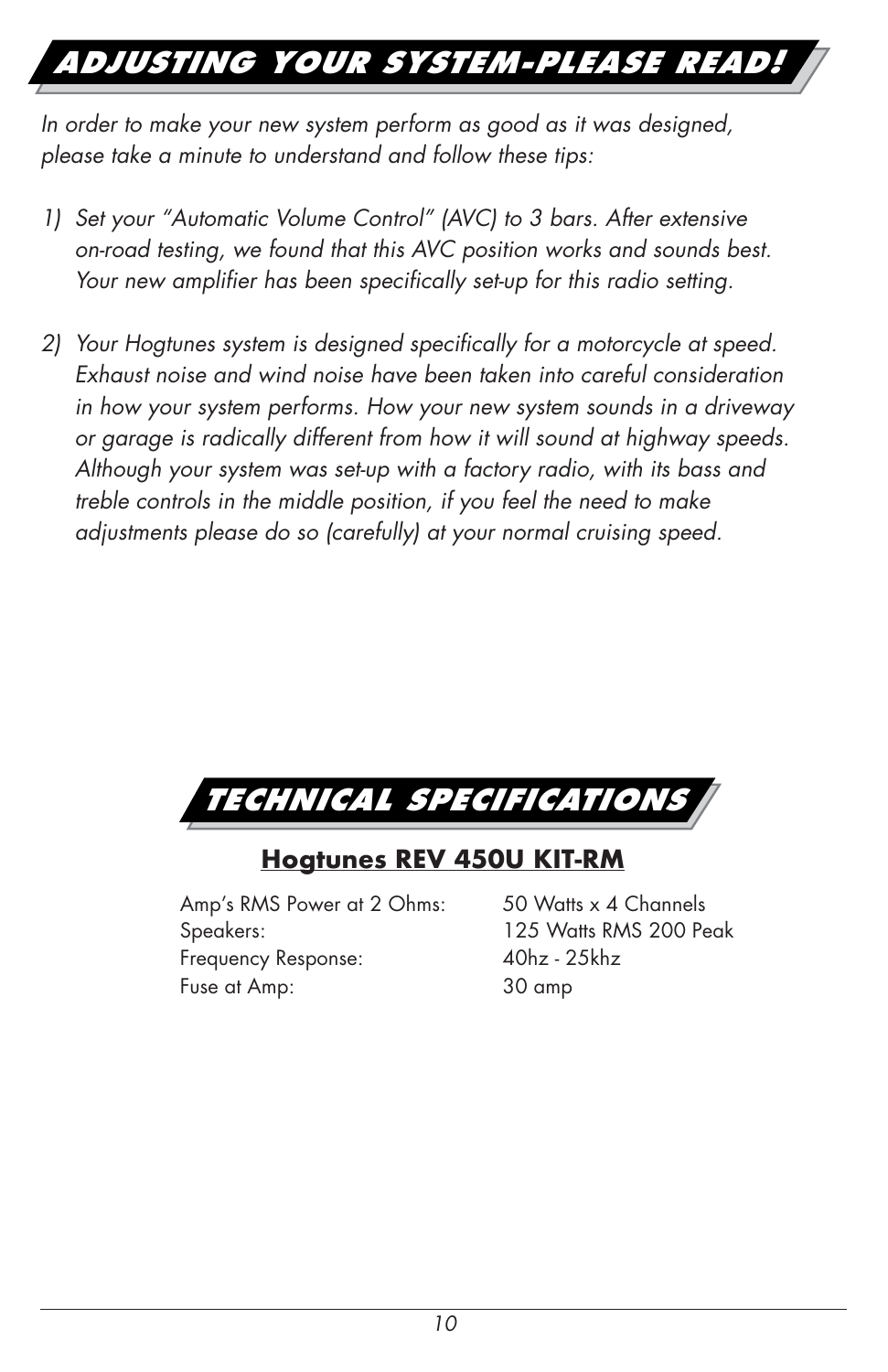

#### *Please Record Your Amplifier's Serial # Here\_\_\_\_\_\_\_\_\_\_\_\_\_\_\_\_\_\_\_\_\_\_\_\_\_*

Hogtunes speakers are warranted for a period of 20 years. The REV 450-RM Amplifier is warranted for 3 years from original purchase date. Proof of purchase is required for all warranty claims. The warranty applies to the original retail customer and is not transferable. Please contact Hogtunes for all warranty claims. Products found to be defective during the warranty period will be repaired or replaced *(with a product deemed to be equivalent)* at Hogtunes sole discretion. Hogtunes complete warranty policy is available on our website at:

#### **www.hogtunes.com/warranty.html**

#### *What Is Not Covered:*

- 1) Any expense related to the removal or re-installation of Hogtunes products.
- 2) Repairs to these products performed by anyone other than Hogtunes.
- 3) Subsequent damage to any other components.
- 4) Any product purchased from a non-authorized Hogtunes dealer.
- 5) Damage to Hogtunes products due to an accident or collision.
- 6) Hogtunes Amplifiers with broken or removed "warranty void" stickers.
- 7) Damage due to water from custom installations.
- 8) Damage from incorrect installation, improper use, abuse or modifications.
- 9) Damage to inbound product due to improper packing.

**IMPORTANT: In the event of a warranty claim, please fill out the form in the Warranty section of our website, or contact us by email or by phone. Valid claims will have a Return Authorization Number (RA#) generated which MUST appear on the outside of the box when it arrives to our office.**

### **Goods Arriving Without an RA# Will Be Refused!**

*Harley-Davidson, Electra Glide, Road Glide, Street Glide, Ultra Classic, Tri Glide, CVO, Screamin Eagle and Tour-Pak® are Trademarks, and/or Registered Trademarks of Harley-Davidson, Inc., Milwaukee, Wisconsin, USA, and if Used or Implied are for Reference Only. There is No Affiliation Between Harley-Davidson, Inc., and Hogtunes Inc.*